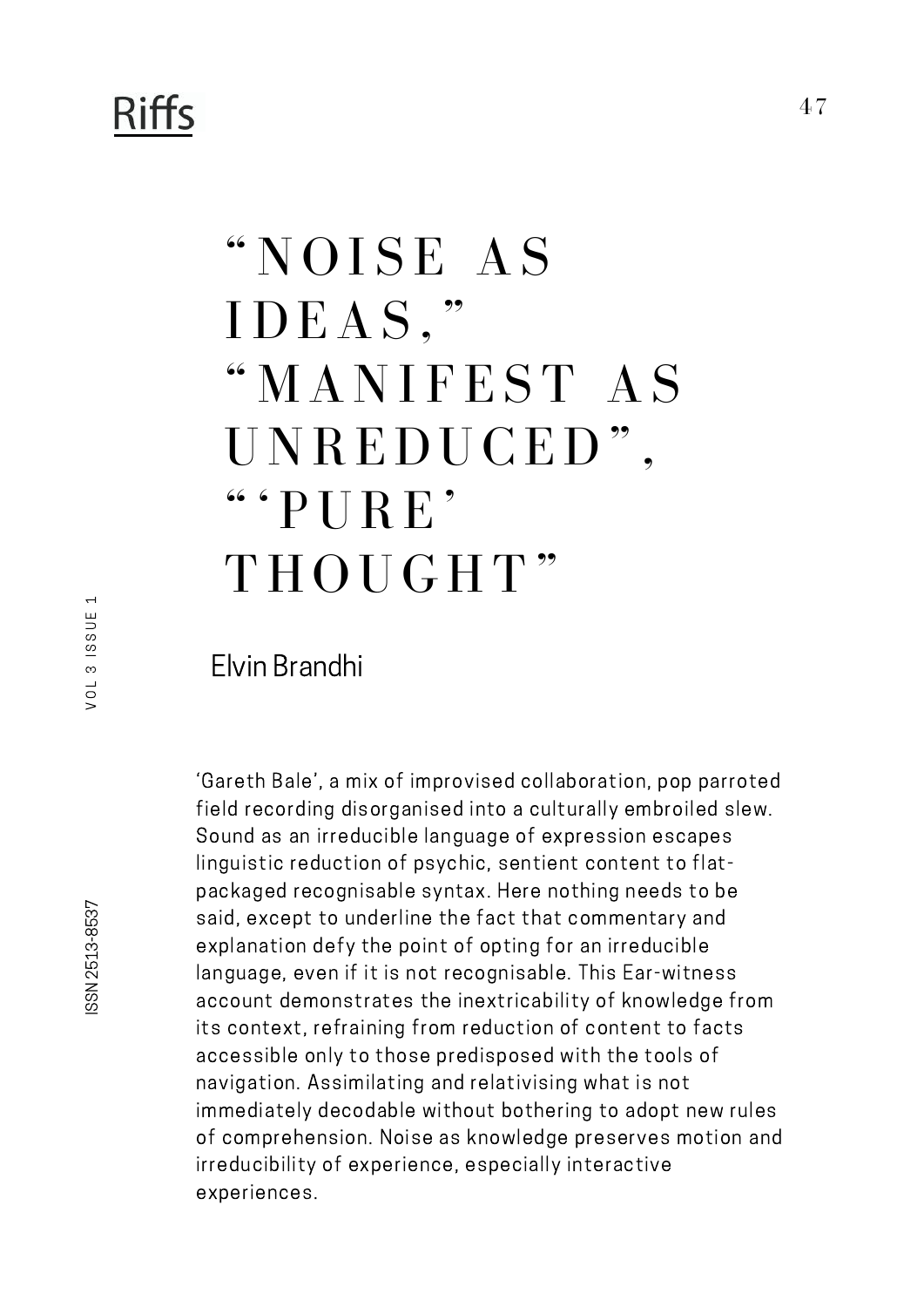This piece is made from recordings I made mostly during my time at Raw Academy, Dakar [1]. Recognising samples as mutable clothe: Subjectively navigated site-specific coordinates of a universally apparent interminable flux. I recorded everyday taking parts of conversations, performances, lectures, animals, construction churning them into one diametric audio body, which then in turn spoke for itself. This piece explores sound as a pre-symbolic body of reference for receptivity itself. Counter 'cross-cultural' mono-semiotic observation. I tackle the issue of observability itself, the need to battle through layers of imbedded cognitive prejudice acknowledging the necessity to shift conditioning, to self mutate, in order to see independent of reductive assimilation. This is a personal soundtrack to a site specific recalibration of receptivity. The paradigmatic shifts between loosely edited raw content from conversations, to squeezed Skype voices from friends and family, speak from a multitude of co-existing layers. Experience is meticulously complicated, time is invested in from split sides, our mind harbours many agendas triggers many associations. You feature in many peoples mythology, experience is unavoidably collective. As with me, the wanderer unknowing of what I become in and out of my habitual frame of reference, was surprised to find my immediate interpretation dominated by my association to Gareth Bale and Ryan Giggs. This held my interest as you don't know who you are unless you know where you are. This montage of personified sound explores the concept homes, improvised belonging and reduced receptivity, the multilayered splicing of reality we face in the digital age where perception as the interpretation of content is constantly interrupted by third party instigators. Cognitive ears flung out of carefully sculpted command pools into an primordial soup into contorted inexplicable symphonics.

1. Raw Academy program http://www.rawmaterialcompany.org/\_1631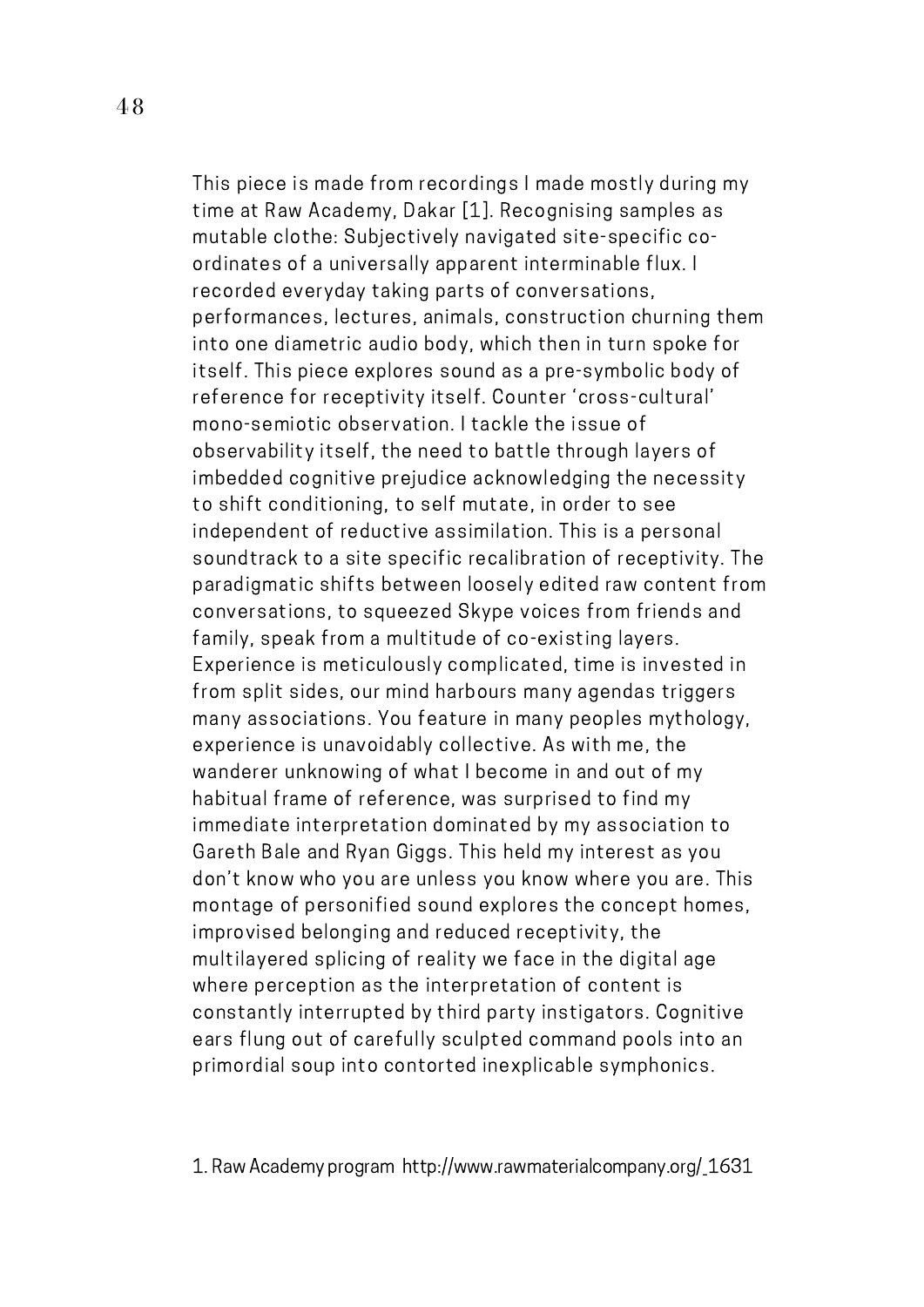

Work done in collaboration with L'Espace Médina, Dakar. Photo of exhibition on Gueule Tapée canal, 6 may - 22 june part of Dak'art 2018. https://www.monsuperkilometre.com/dakar https://www.facebook.com/espacemedinanownow/



## Mix made in Dakar

https://soundcloud.com/popmusicjournal/gareth-bale-mix-made-from-dakarrecordings-elvin-brandhi-ear-witness-acount for further offshoots see:https://vimeo.com/0nestmalade